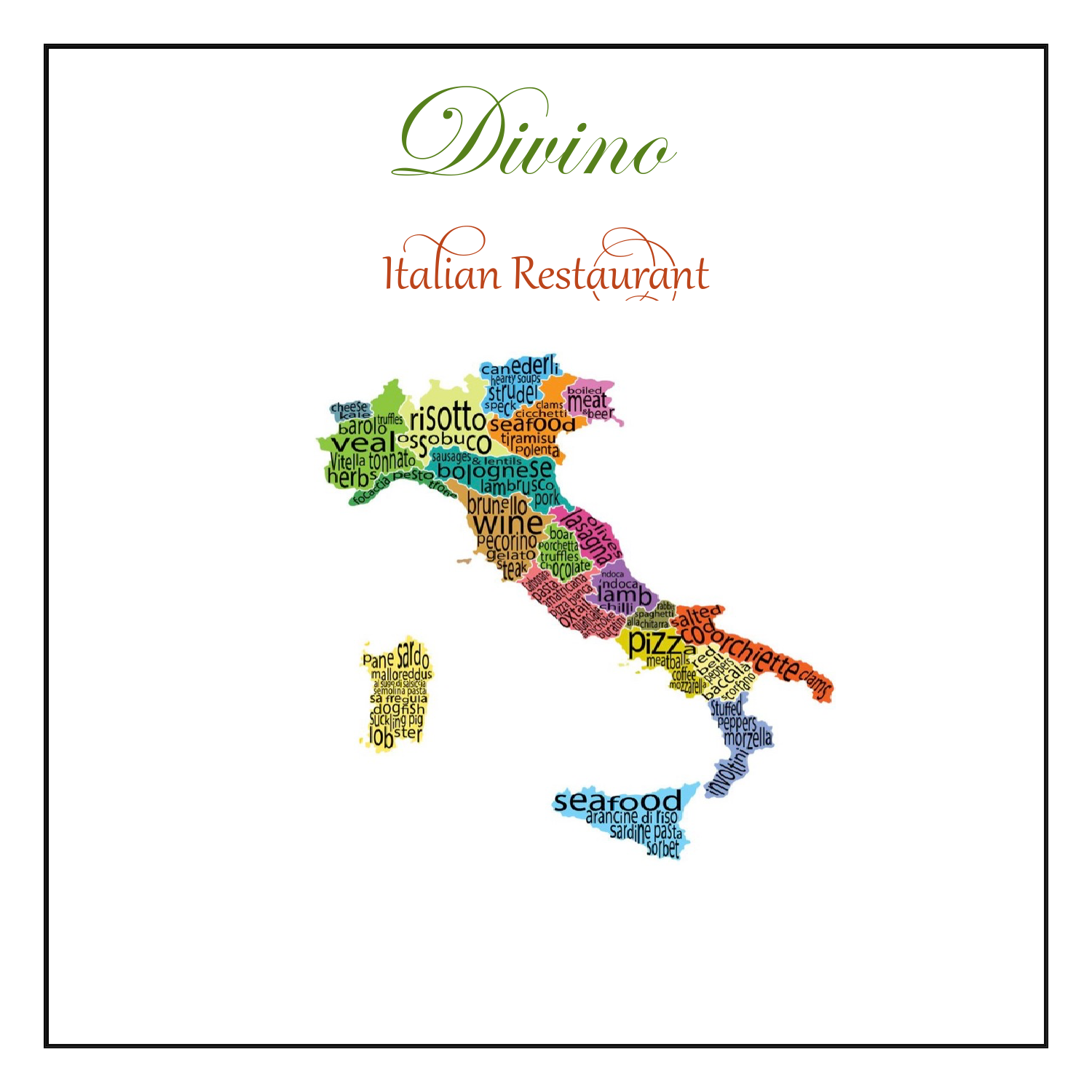



#### Dear Customers

We only use fresh, carefully selected and seasonal ingredients to make all our beautiful, rustic dishes. We use D.O.P products and only extra virgin olive oil both as a dressing and in our cooking. All beef, pork, lamb and chicken is 100% Irish.

You can take a look at our vegetarian, gluten free and healthy options on our menu. Just make sure you check the ingredients of some dishes as they may require small changes for your dietary needs. Always speak to your server if you have any dietary requirements or allergies and we will be happy to help you make the right choices.

Please be careful of small pin bones in fish, and stones in olives.

We hope you enjoy our authentic Italian menu…. Enjoy and Buon Appetito!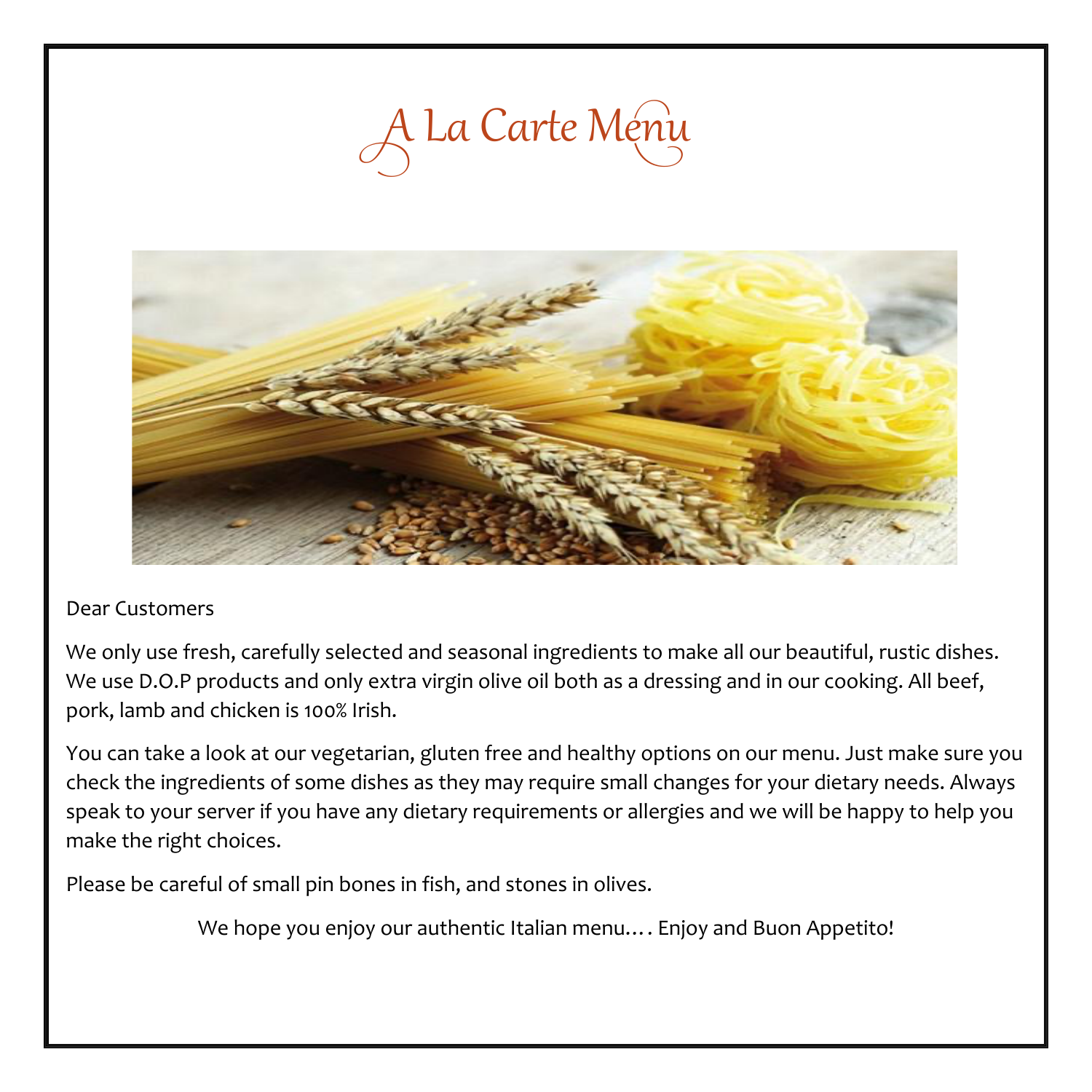| Antipasti Fredi - Cold Starters                                                                                                           |        |  |
|-------------------------------------------------------------------------------------------------------------------------------------------|--------|--|
| Olives Marinate (V) (1)                                                                                                                   | €5.80  |  |
| Italian Cerignola green olives.                                                                                                           |        |  |
| Bruschetta di Pomodoro (V) (1,15)                                                                                                         | €6.50  |  |
| Toasted ciabatta bread brushed with garlic, topped with fresh vine tomatoes and basil, drizzled with extra virgin<br>olive oil.           |        |  |
| Caprese $V(4,12)$                                                                                                                         | €9.50  |  |
| Fresh cherry tomatoes, buffalo mozzarella, basil, balsamic reduction and extra virgin olive oil.                                          |        |  |
| Parma e Bufala<br>(4,12)                                                                                                                  | €10.50 |  |
| Buffalo Mozzarella wrapped in Italian Parma ham, drizzled with extra virgin olive oil and balsamic reduction on a bed<br>of rocket salad. |        |  |
| Asparagi alla Griglia (V) (4,12)                                                                                                          | €10.50 |  |
| Grilled fresh asparagus topped with parmesan shavings and drizzled with extra virgin olive oil and a balsamic<br>reduction.               |        |  |
| (1,15)<br>Avocado Bruschetta                                                                                                              | €7.80  |  |
| Toasted ciabatta bread with smashed avocado, shallots, chilli, lime citronette and fresh tomatoes.                                        |        |  |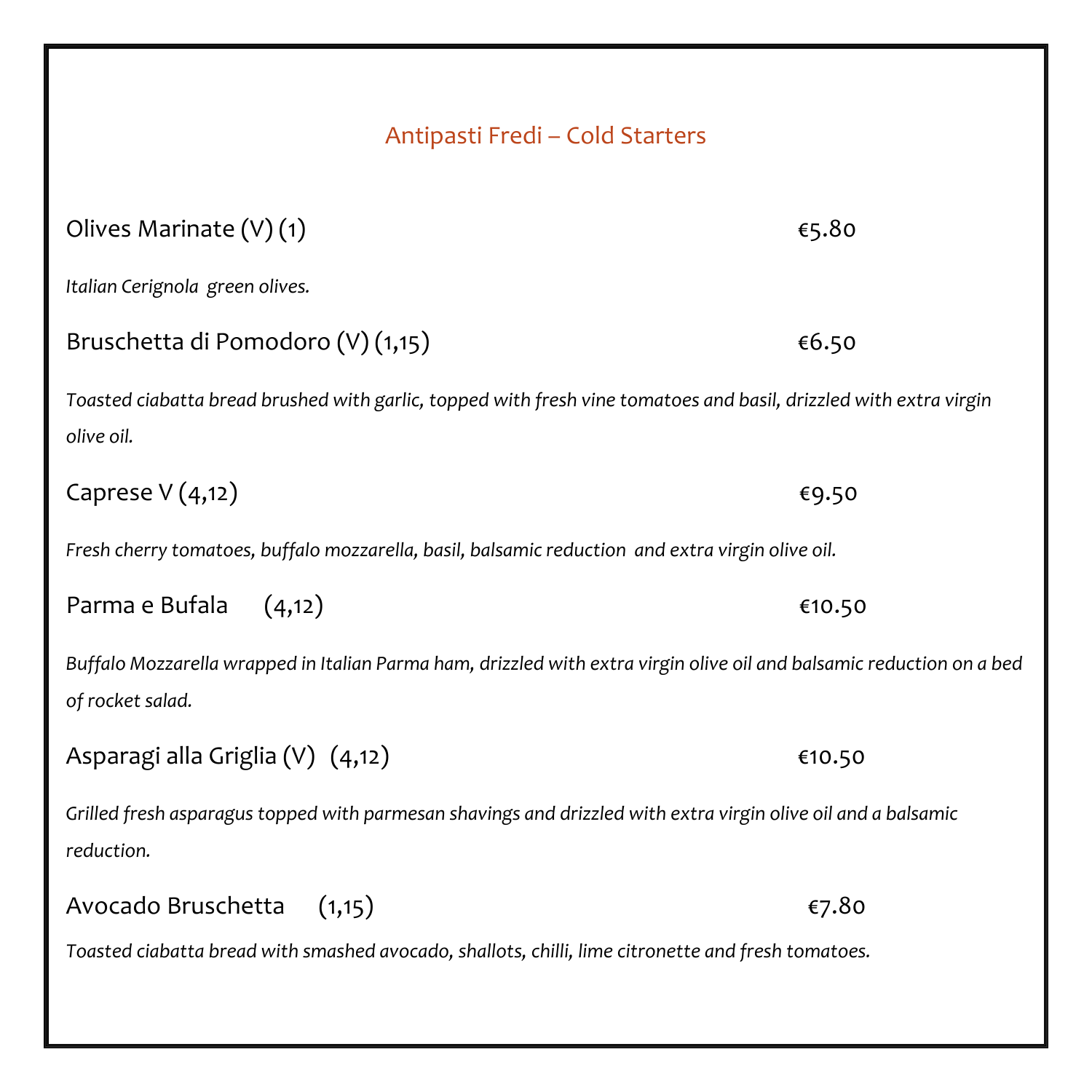# Antipasti Caldi – Hot Starters

| Stufato di Verdure (V) (12,15)                                                                                  | €8.50 |  |
|-----------------------------------------------------------------------------------------------------------------|-------|--|
| Sautéed peppers, courgettes, aubergines and onions with wild garlic, thyme in a light tomato sauce.             |       |  |
| Funghi e Proscuitto (4,12)                                                                                      | €9.50 |  |
| Baked mushrooms with wild garlic and thyme, topped with smoked Italian speck, goat cheese and balsamic vinegar. |       |  |
| Padelatta di Pollo (12,15)                                                                                      | €9.50 |  |
| Pan-fried diced chicken with roast peppers, shallots and courgettes with garlic and a balsamic reduction.       |       |  |
| Cipolla e Salsiccia alla griglia (12,15)                                                                        | €9.50 |  |
| Grilled fresh Italian sausage served with mixed peppers, garlic and rosemary roast potatoes.                    |       |  |
| Calamari Saporiti (9)                                                                                           | €9.50 |  |
| Pan-fried baby squid with garlic, chilli, parsley, lemon citronette and extra virgin olive oil.                 |       |  |
| Gamberi in Salsa (7,12,15)                                                                                      | €9.50 |  |
| Pan-fried wild red prawns with garlic, white wine and red pepper in a spicy tomato sauce.                       |       |  |
|                                                                                                                 |       |  |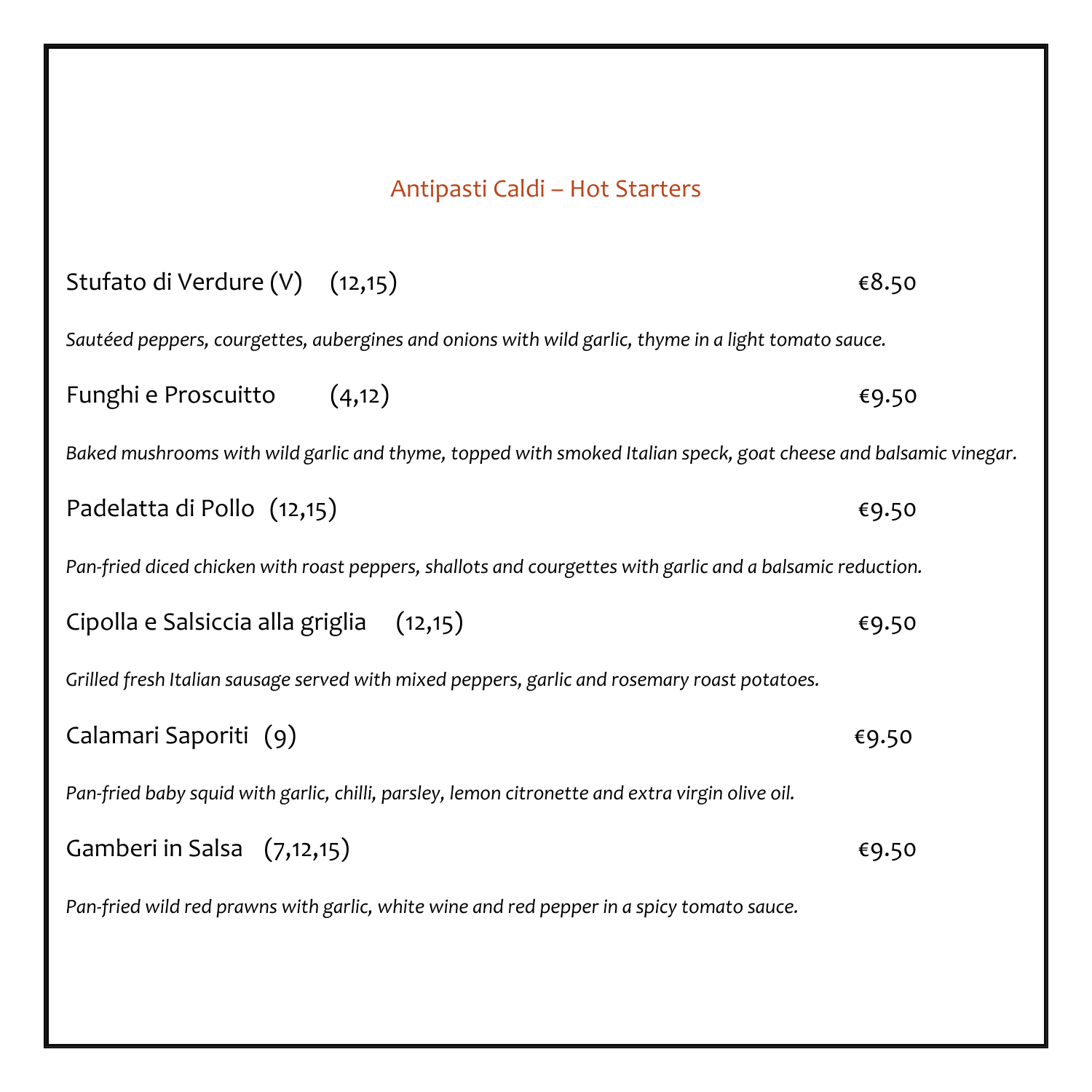### Sharing Plates

| Pesto (V) $(1,2,3,4,15)$ |                                                                                                   | €7.50  |
|--------------------------|---------------------------------------------------------------------------------------------------|--------|
|                          | Basil pesto, sundried tomato pesto and black olive tapenade served with warm bread.               |        |
|                          | Selection of Italian Meat and Cheese (1,4,12)                                                     | €16.60 |
|                          | Selection of cured Italian ham and salami meat served with olives, pecorino cheese and warm bread |        |
|                          | Italian antipasti selection $(1,2,3,4)$                                                           | €13.50 |
|                          | Selection of pesto, olives, salami, pecorino cheese and warm bread                                |        |
|                          |                                                                                                   |        |
|                          |                                                                                                   |        |
|                          |                                                                                                   |        |
|                          |                                                                                                   |        |

## *Salads*

| Insalata di Rucola (4,12) | €6.00 |
|---------------------------|-------|
|---------------------------|-------|

#### *Fresh rocket leaves with parmesan shavings, datterino tomato, extra virgin olive oil and balsamic reduction.*

Super salad  $(4, 12, 15)$   $\epsilon$ 13.90

*Mixed leaves, avocado, shallots, datterino tomato, beetroot, Bufala mozzarella, olive oil and balsamic reduction.*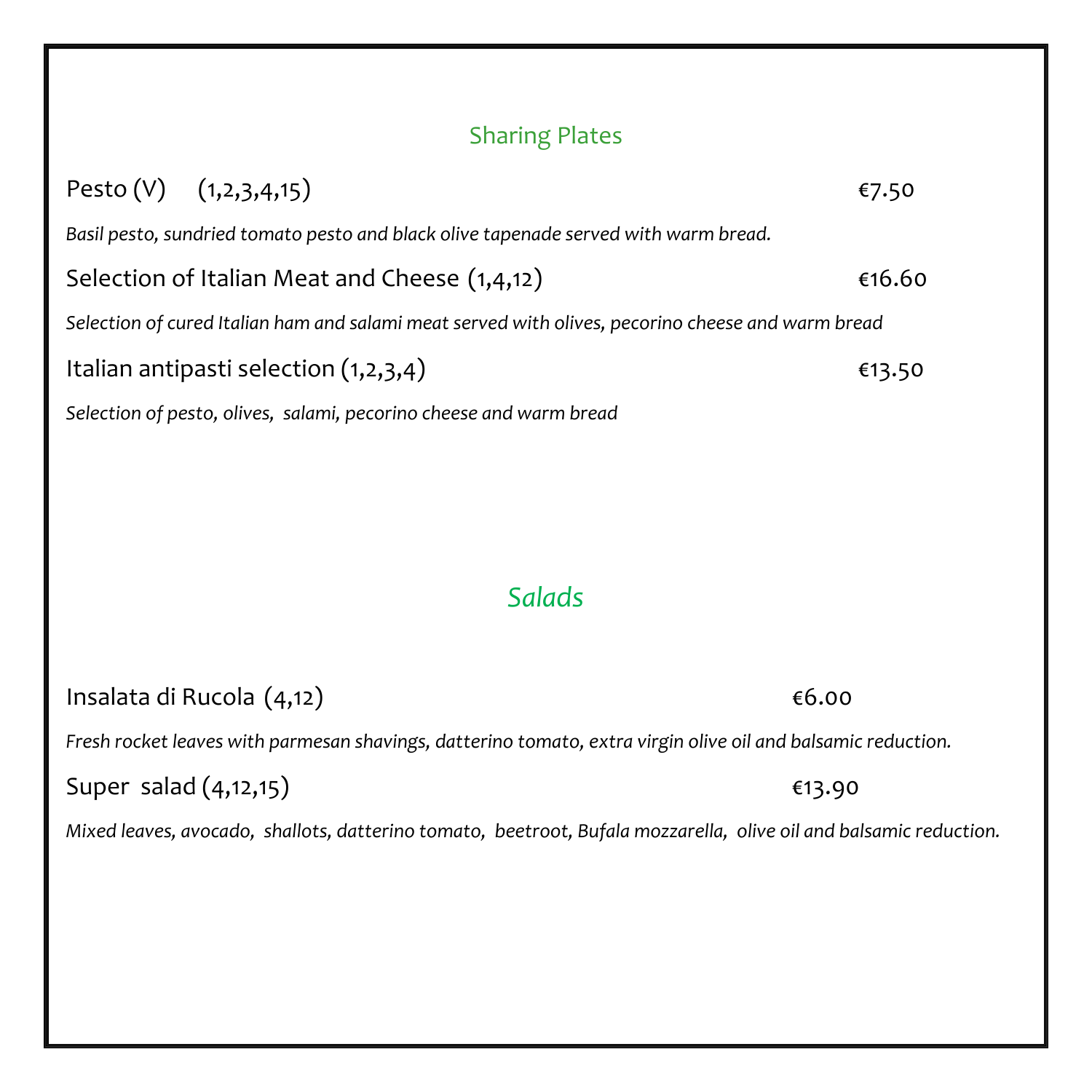|                                                                                                                    | Primi Piatti - Pasta Dishes                                                                                       |        |
|--------------------------------------------------------------------------------------------------------------------|-------------------------------------------------------------------------------------------------------------------|--------|
| Spaghetti Allo Scoglio (1,6,7,9,12)                                                                                |                                                                                                                   | €16.00 |
|                                                                                                                    | Spaghetti pasta with mussels, clams and prawns with garlic in a spicy tomato sauce.                               |        |
| Penne Cime di Broccolli (1,4,12)                                                                                   |                                                                                                                   | €15.90 |
|                                                                                                                    | Penne pasta with fresh sausage, tender broccoli, garlic and spicy 'nduja in a creamy tomato sauce.                |        |
| Rigatoni alla Contadina (1,12)                                                                                     |                                                                                                                   | €15.50 |
|                                                                                                                    | Rigatoni pasta with diced Irish chicken, Calabrian spicy salami and mushrooms in a tomato sauce.                  |        |
| Tagliatelle alla Salsiccia (1,4,5,12)                                                                              |                                                                                                                   | €15.70 |
|                                                                                                                    | Tagliatelle pasta with fresh Italian sausage, onion and white wine served in a creamy tomato sauce.               |        |
| Rigatoni Primavera (V) (1,12)                                                                                      |                                                                                                                   | €15.10 |
| sauce.                                                                                                             | Rigatoni pasta with roasted peppers, courgettes, shallots, aubergine, black olives, fresh basil leaves and tomato |        |
| Rigatoni all' Aroma di Tartufo (1,4,12)                                                                            |                                                                                                                   | €15.90 |
| Rigatoni pasta with slow-braised mushrooms and sausage ragú in a creamy parmesan sauce, drizzled with truffle oil. |                                                                                                                   |        |
| Penne Con Speck e Fungi (1,4,12)                                                                                   |                                                                                                                   | €15.90 |
|                                                                                                                    | Penne pasta with speck, mushrooms, garlic white wine and spicy tomato creamy sauce.                               |        |
| Tortelloni ai gamberetti (1,4,5,7,12,15)                                                                           |                                                                                                                   | €17.60 |
|                                                                                                                    | Tortellini filled with spinach and ricotta with wild red prawns, in a creamy tomato sauce.                        |        |
| Linguine alla spigola (1,4,5,6,7,12,15)                                                                            |                                                                                                                   | €22.00 |
|                                                                                                                    | Linguine pasta with seabass, wild red prawns, garlic, chilli served with creamy or tomato sauce.                  |        |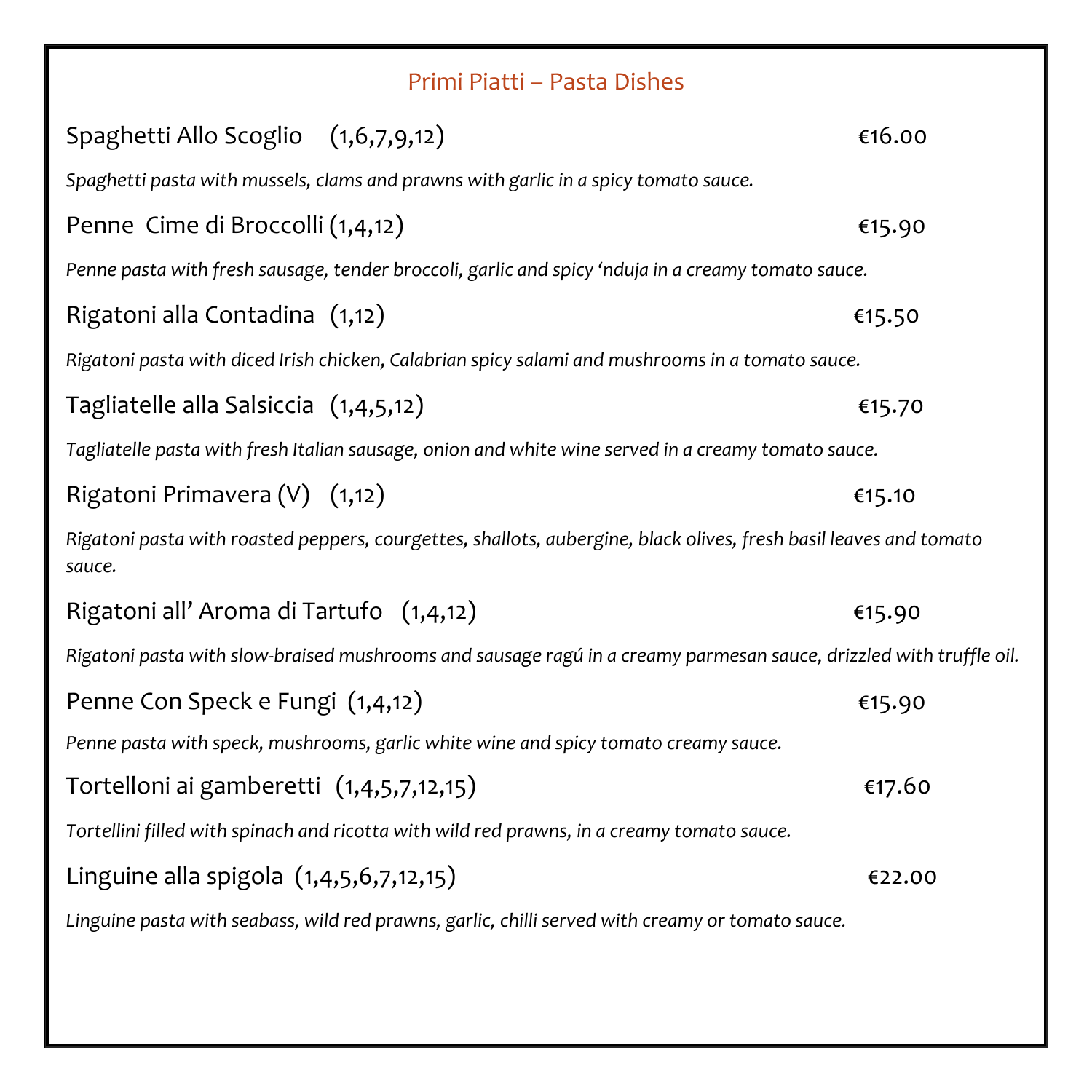### Fresh Pasta Dishes

| Tortellini Verdi (V) (1,4,5,15)                                                                    | €15.60              |  |
|----------------------------------------------------------------------------------------------------|---------------------|--|
| Fresh pasta filled with ricotta cheese and spinach in a creamy gorgonzola sauce.                   |                     |  |
| Cappelletti di Carne (1,4,5,12,14,15)                                                              | €15.90              |  |
| Fresh pasta parcels filled with beef and cheese in a creamy Bolognese sauce.                       |                     |  |
| <b>Classic Italian Pasta Dishes</b>                                                                |                     |  |
| Spaghetti Bolognese (1,4,12)                                                                       | $\epsilon$ 15.60    |  |
| Spaghetti pasta served in a homemade Irish beef Bolognese sauce.                                   |                     |  |
| Spaghetti Carbonara (1,4,5,12)                                                                     | € <sub>15</sub> .90 |  |
| Spaghetti pasta with diced smoked pancetta, white wine and classic carbonara sauce.                |                     |  |
| Penne Arrabiata<br>(1,12)                                                                          | €14.00              |  |
| Penne pasta with fresh chilli, garlic, basil and tomato sauce.                                     |                     |  |
| Spaghetti Al' amatriciana (1,12)                                                                   | € <sub>15</sub> .90 |  |
| Spaghetti pasta with diced smoked pancetta, chilli flakes and onions in a white wine tomato sauce. |                     |  |
| Penne Pollo (1,12)                                                                                 | €16.00              |  |
| Penne pasta withdiced chicken breast, Calabrian chilli peppers, garlic and tomato sauce.           |                     |  |
| Linguine alla Puttanesca (1,6,12)                                                                  | €15.50              |  |
| Linguine pasta with anchovies, olives, capers, garlic and chilli in a tomato sauce.                |                     |  |
| Linguine Gamberi e Zucchine $(1,4,7,12)$                                                           | €16.00              |  |
| Linguine pasta with courgette, wild red prawns and garlic in a white wine creamy sauce.            |                     |  |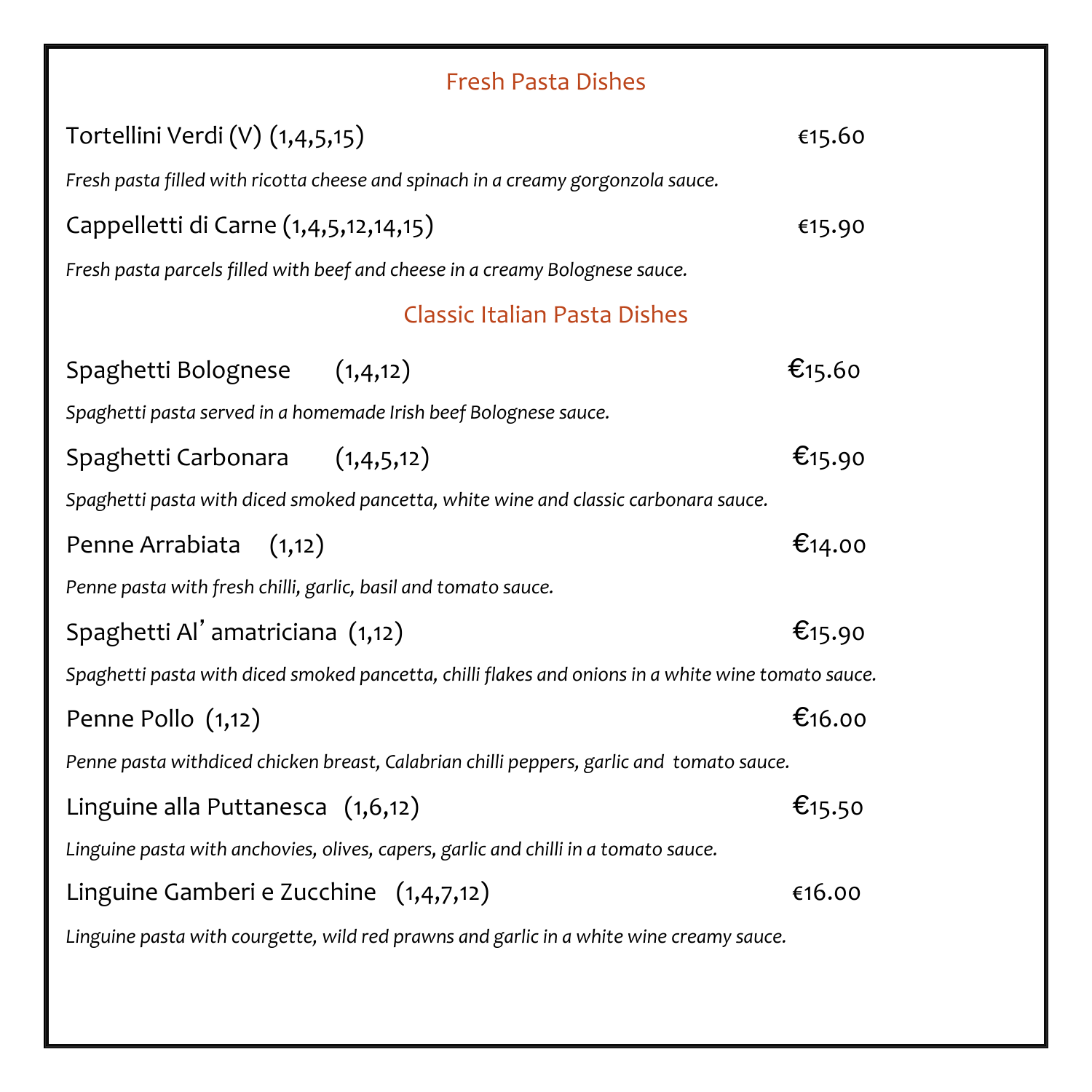#### Secondi Piatti - Main Courses

*All main courses are served with garlic and rosemary roast potatoes.* Pollo al Mattone  $(12,15)$  (cooking time: 20 minutes)  $\epsilon$ 22.50 *Grilled free-range chicken supreme seasoned with lime and chilli, served with olives and a spicy tomato sauce.* Straccetti di Maiale (12,15) €22.50 *Escallops of pork with chestnut mushrooms, garlic, rosemary and juniper berries in a white wine sauce.* Catch of the Day (6,12,15) *Fresh fish served with an authentic Italian twist. Please see the specials board or ask your server for details.* Sides Garlic Bread  $(1,4,15)$   $\epsilon$ 4.90 *Toasted ciabatta bread with garlic herb butter.* Patate Arrosto  $(12,15)$   $\epsilon$ 4.90 *Roast potatoes with garlic, rosemary and white balsamic.*

Sautéed Broccoli  $(15)$   $6.00$ *Tender steamed sautéed broccoli with garlic, capers and olives.*

Patate parmeggiano e Tartufo  $(4,12,15)$   $\epsilon$ 6.20

*Roast potatoes with garlic and rosemary finished with aged parmesan cheese and truffle oil.*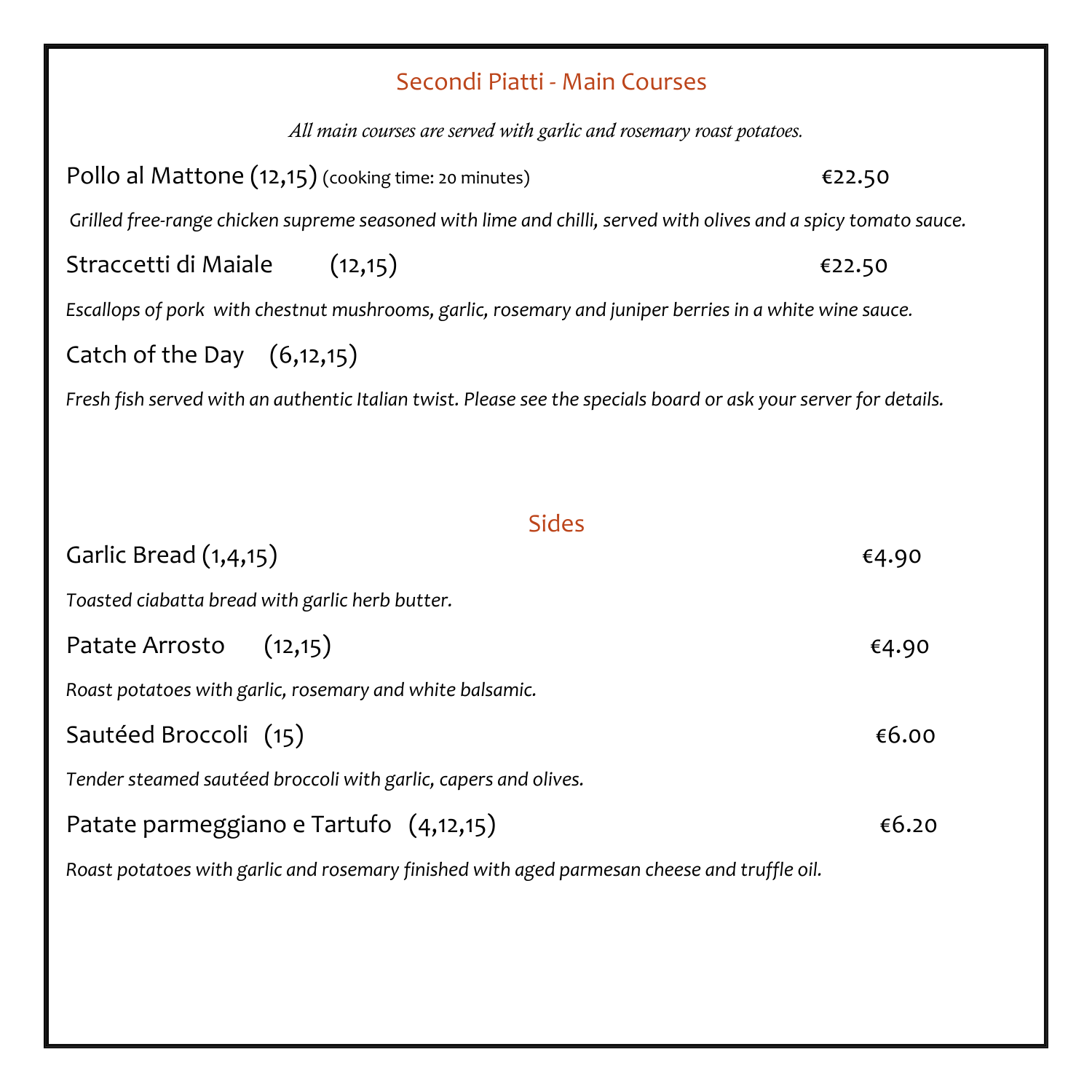| Dolci - Desserts                                                                                                                                  |        |        |  |
|---------------------------------------------------------------------------------------------------------------------------------------------------|--------|--------|--|
| Tiramisù al caffè (1,4,5)                                                                                                                         |        | €6.80  |  |
| "Pick me up" tiramisu with ladyfingers dipped in Sambuca infused espresso, layered with whipped eggs,<br>mascarpone and cream, topped with cocoa. |        |        |  |
| Torta al Cioccolato (1,4,5,8)                                                                                                                     |        | €6.80  |  |
| A dark chocolate and orange layered mousse and sponge cake.                                                                                       |        |        |  |
| Coppa di Gelato<br>(4,15)                                                                                                                         |        | €6.80  |  |
| Selection of Italian ice cream.                                                                                                                   |        |        |  |
|                                                                                                                                                   |        |        |  |
| <b>Bevende - Drinks</b>                                                                                                                           |        |        |  |
| Still/Sparkling Water (7.50 ml)                                                                                                                   | €4.80  |        |  |
| Coke/Diet Coke/Sprite/San Pellegrino soft drinks (3.30 ml)                                                                                        | €3.70  |        |  |
|                                                                                                                                                   |        |        |  |
|                                                                                                                                                   |        |        |  |
|                                                                                                                                                   |        |        |  |
|                                                                                                                                                   |        |        |  |
|                                                                                                                                                   |        |        |  |
| Caffetteria - Hot Beverages                                                                                                                       |        |        |  |
|                                                                                                                                                   | Single | Double |  |
|                                                                                                                                                   |        |        |  |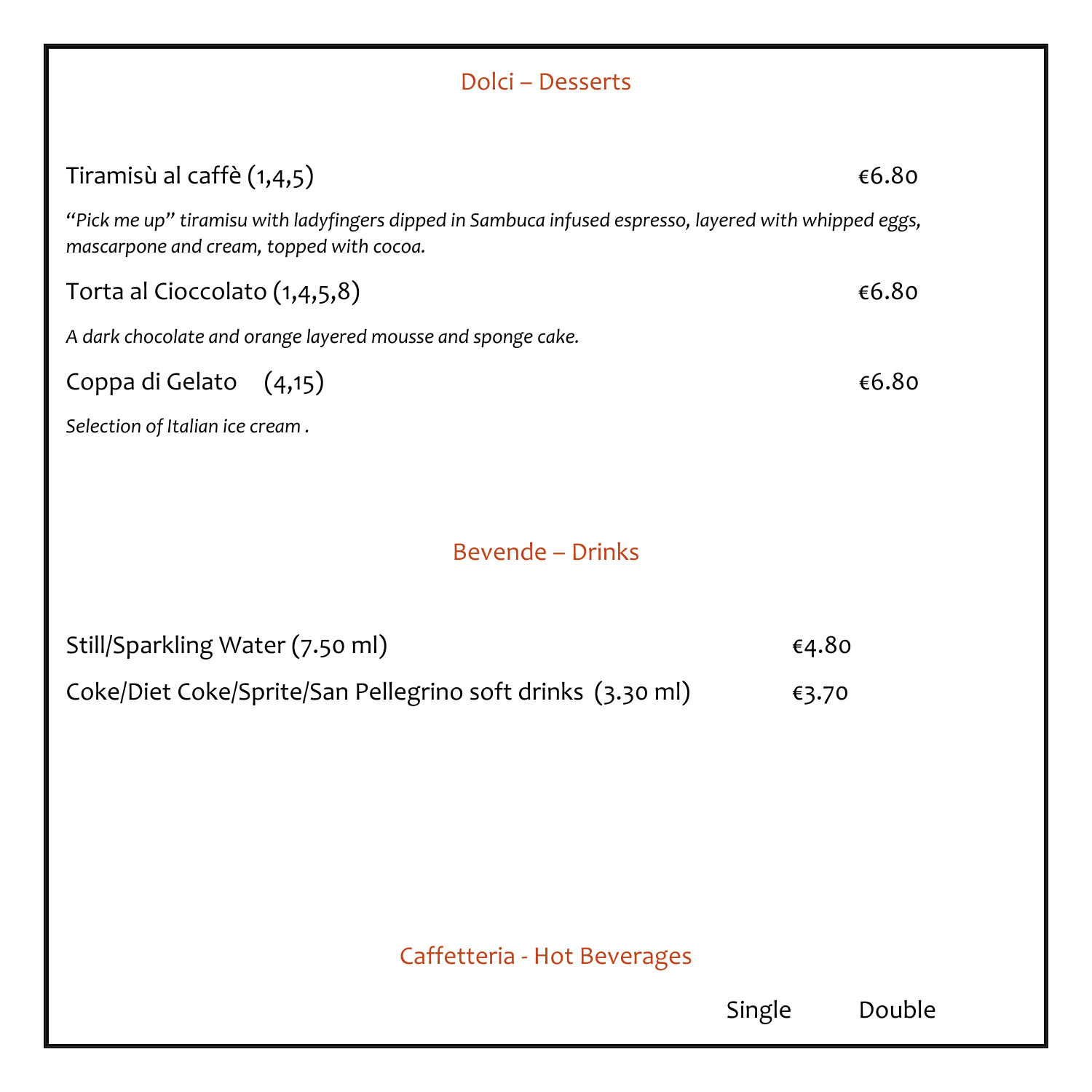| Espresso                                                          |                                                                            | $\epsilon_{3.00}$ | €3.40                                  |
|-------------------------------------------------------------------|----------------------------------------------------------------------------|-------------------|----------------------------------------|
|                                                                   | A single/double shot of espresso - the classic Italian way.                |                   |                                        |
| Espresso Macchiato                                                | (4)                                                                        | $\epsilon_{3.20}$ | €3.40                                  |
|                                                                   | A single/double shot of espresso topped with hot foam.                     |                   |                                        |
| Americano                                                         |                                                                            |                   | €3.20                                  |
| Espresso coffee served 'long' with hot water.                     |                                                                            |                   |                                        |
| Latte                                                             | (4)                                                                        |                   | $\epsilon_{3.70}$                      |
|                                                                   | A single shot of espresso with hot milk and a small amount of foam on top. |                   |                                        |
| Cappuccino                                                        | (4)                                                                        |                   | $\epsilon_{3.70}$                      |
|                                                                   | A shot of espresso with hot, foamy milk, sprinkled with cocoa powder.      |                   |                                        |
| Mocha                                                             | (4)                                                                        |                   | €3.95                                  |
| A single shot of espresso, rich cocoa powder and hot, foamy milk. |                                                                            |                   |                                        |
| Hot Chocolate                                                     | (4,15)                                                                     |                   | €3.70                                  |
| Rich Italian drinking chocolate.                                  |                                                                            |                   |                                        |
| <b>Black Tea</b>                                                  | (4)                                                                        |                   |                                        |
| Organic Herbal tea                                                |                                                                            |                   | $\epsilon_{3.00}$<br>$\epsilon_{3.30}$ |

ALLERGENS: Some of our items contain nuts, dairy and other allergens. We kindly ask our customers to inform us of any allergens you might have so that we can cater to your needs in the best possible way. 1.Cereals (containing Wheat, Semola or Wholemeal) 2.Nuts (Pistachio, hazelnuts, walnuts, almonds) 3.Peanuts 4.Milk 5.Eggs 6.Fish (gelatine) 7.Crustaces 8.Soybean 9.Molluscs 10.Mustard 11.Sesame seeds 12.Sulphur Dioxide 13.Lupin 14.Celery 15.Varies (please ask your server).